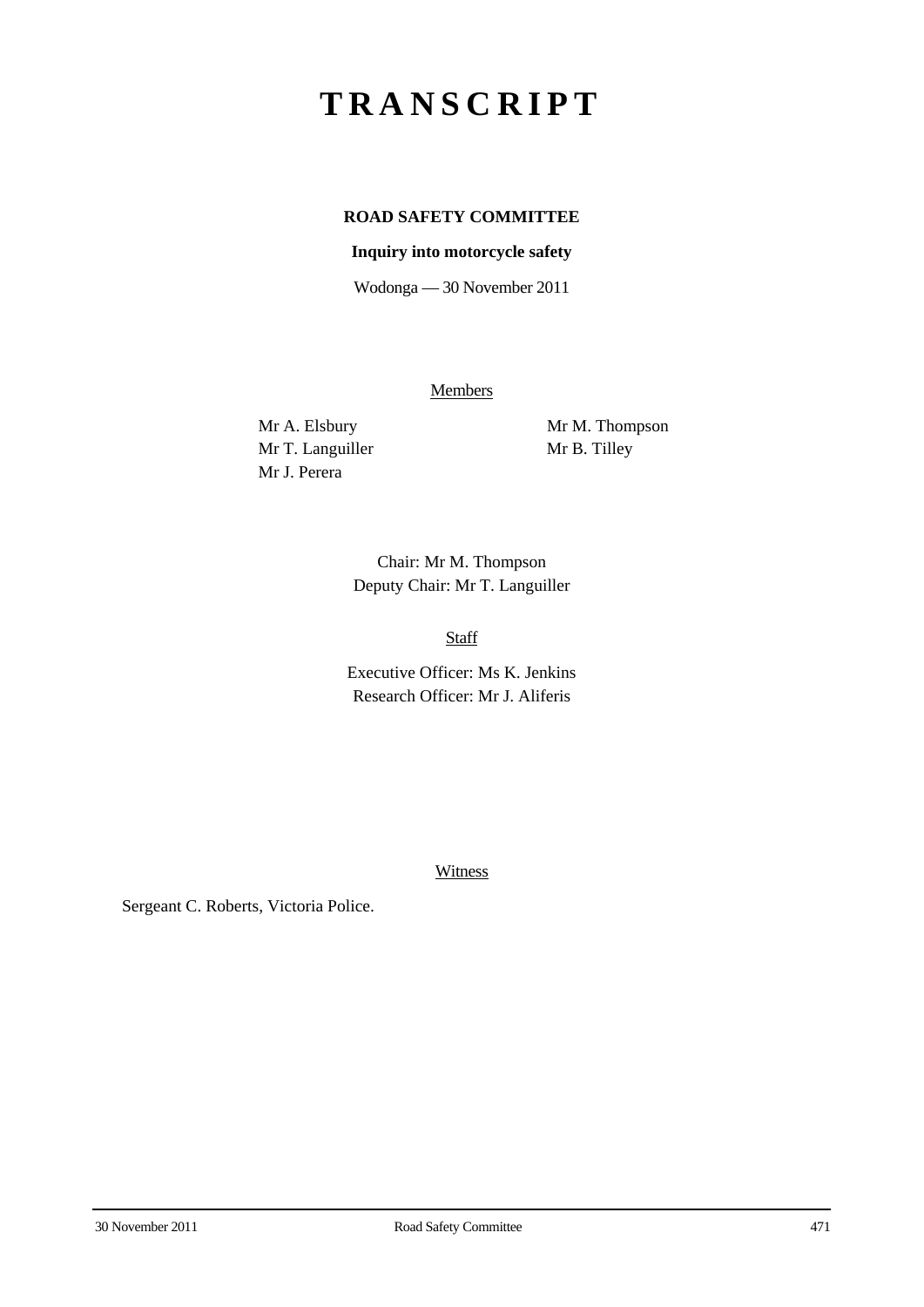**The CHAIR** — Welcome to the hearing of the Victorian Parliament's Road Safety Committee inquiry into motorcycle safety. I welcome our first witness for the day, Sergeant Cameron Roberts. Sergeant Roberts, following your evidence you will get a copy of the Hansard transcript. You are invited to amend the typographical errors and send it back to us. You will note that there has already been a submission by Victoria Police in Melbourne. What we are interested in getting is some local perspectives. We had a very good day in Wangaratta yesterday. Senior Sergeant Gore gave us some enlightened insights into the region that he has covered over a long period of time. To commence proceedings, we invite you to speak generally about your overall insights into motorcycling safety, correlating to our terms of reference, and then we will be happy to put you in the dock.

**Sgt ROBERTS** — All right. Broadly speaking I have been in charge of the traffic management unit, traffic operations and highway patrol at Wodonga since 1998. In that time one of our big issues, particularly in remote areas, has been motorcycle safety. A lot of our issues over this period of time have been motorcycle related trauma, serious injury and death — particularly up in the high country in the higher speed zones. We have identified the touring traffic at weekends around the Phillip Island MotoGPs and an attitude among motorcyclists, the attitude being an unhealthy, competitive, catch-us-if-you-can-type thing, which has encouraged further enforcement from us over the years.

This has culminated in regular operations targeting motorcyclists, not only for the state-based things but also any time around the Phillip Island MotoGP our risk goes through the roof with interstate traffic coming down through the high country and travelling to Phillip Island. Speeds around 200 kilometres per hour are not uncommon in very remote farming areas. We have had fatalities over the years and these fatalities have been the fault of the motorcyclist. Broadly speaking, in terms of motorcyclists, we find it a bit of a constant battle trying to chase them through the hills, with their attitudes and that type of thing. In terms of road trauma it is probably right up there insofar as being a quantifiable road user group that we need to pay attention to.

**The CHAIR** — Is this particular grouping the weekend touring riders whom you are referring to who might not comply with the law? Is it a group who might be coming from interstate on their way through to the Phillip Island MotoGP?

**Sgt ROBERTS** — I think broadly speaking it is your middle-aged males. They go for a ride. That might be on the weekend up through the high country or alternatively they are on their way to the Phillip Island MotoGP. I guess the common denominator in the whole thing is the same in that they are generally on touring-type bikes in the windy high country and they overdo it and stuff up.

**Mr LANGUILLER** — On weekends and Phillip Island. You can almost identify what period, the week or the month, that this is likely to happen.

**Sgt ROBERTS** — I can tell you right now that the high-risk periods for us are when the weather becomes more conducive to wanting to be on your motorcycle, so it is during the milder weather, particularly at weekends. It is also either side of the Phillip Island MotoGP when we are inundated with hundreds of motorcyclists travelling from interstate.

**Mr LANGUILLER** — What resources do you have available to you, particularly during those weekends and Phillip Island? Are there additional resources? Can you put extra officers on the road? Can you talk about the resources available to you to patrol on-road. We will come to off-road later.

**Sgt ROBERTS** — On-road there is not an awful lot open to us. The state highway patrol are based in Melbourne. If we need their services we effectively have to go into a bidding or submission process to try and run a valid argument to get them up here. The bottom line is that we do not see an awful lot of them; therefore it generally falls back to me and my staff.

**Mr LANGUILLER** — How many is that? It is you — that is one.

**Sgt ROBERTS** — Yes. Technically speaking I have 8.75 people. The 0.75 is brought about by the fact that we allow part-time policing. I had a member drop 0.25 which I cannot pick up. Nobody is going to apply for a quarter of a position.

**Mr LANGUILLER** — How big is your area? What is the catchment?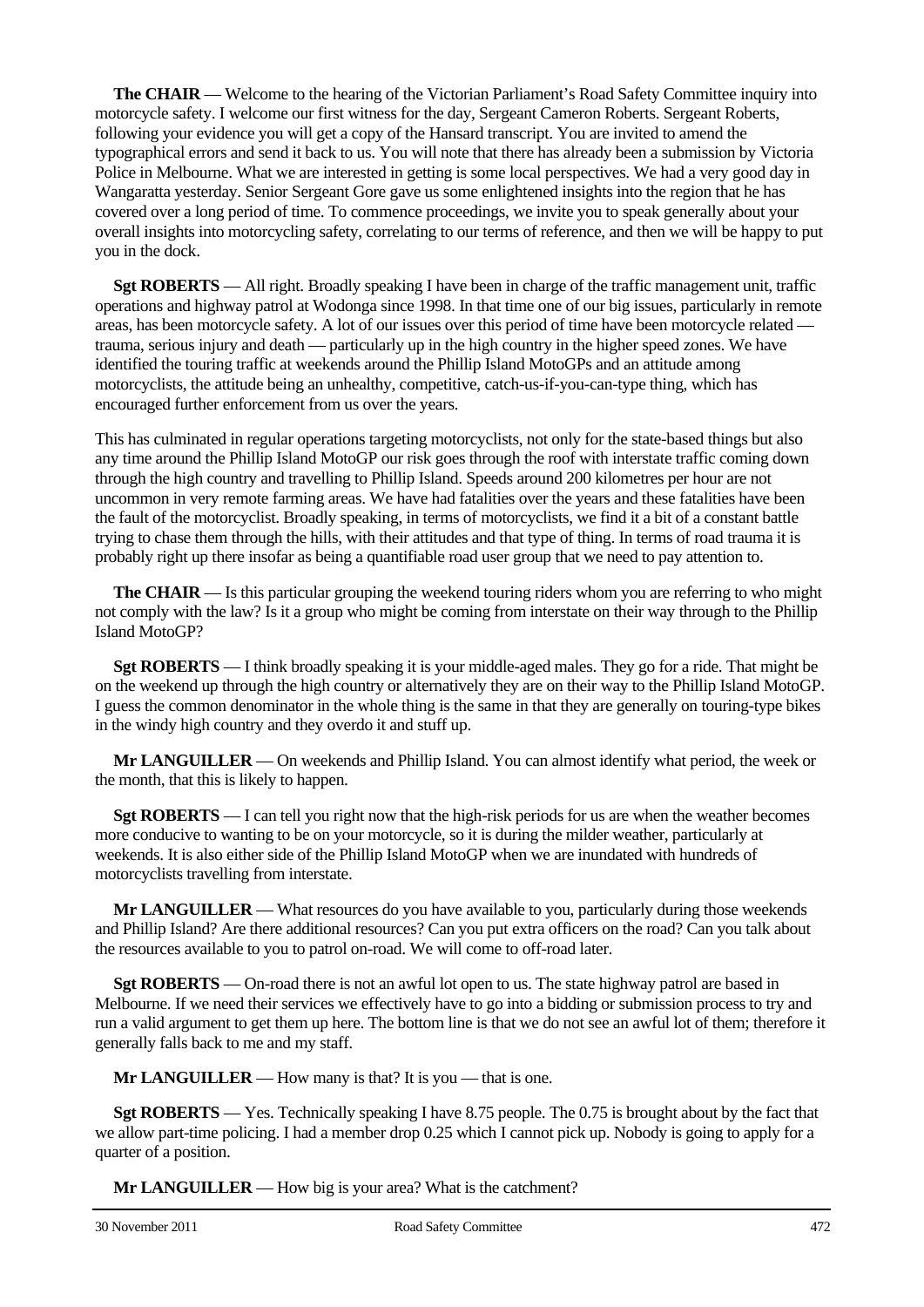**Sgt ROBERTS** — In round numbers it is approximately 9000 square kilometres.

**The CHAIR** — Covering which towns?

**Sgt ROBERTS** — Wodonga, Indigo and Towong local government areas. Effectively it is nearly to Bundalong in the west, right along adjacent to the New South Wales border up to the Victorian side of Khancoban, Beechworth, Yackandandah, Corryong, Mitta Mitta and those sorts of areas in the high country. It is a fairly extensive area and I do that with 8.75 people and three cars.

**Mr LANGUILLER** — Three cars and how many motorbikes?

**Sgt ROBERTS** — Zero. Wangaratta has just got a motorcycle which will be a divisional resource and which has seen time up in Corryong, but that is probably going to be on the minority of occasions because getting the bike all the way from Wangaratta to Corryong is going to involve accommodation and simply wasted travel time to get up there before he actually performs any task in the area.

**Mr TILLEY** — Just going on the point about the resources available to you, historically what sorts of numbers have you had in this PSA or region?

**Sgt ROBERTS** — My office has less staff than it did 20 years ago. Approximately 20 years ago my office consisted of a sergeant and 10 and then it was brought back to a sergeant and 9 because that was a cost-neutral solution to somebody's else's staffing level. With the allowing of part-time policing now where people can elect to reduce their hours — one of my staff has reduced his hours by 20 hours a fortnight and I have another one who has an application in the pipeline to do the same thing — we just seem to be going backwards.

**Mr LANGUILLER** — Why is that? What is the argument? Usually governments of all persuasions, if I may say, have various arguments they usually put to cut back, to rationalise, to restructure or to redirect resources. What has been the argument?

**Sgt ROBERTS** — The argument to allow the part-time work?

**Mr LANGUILLER** — Effectively to reduce your resources.

**Sgt ROBERTS** — I have no argument or justification that that occur. I have been against it. I have made noise about it when it has been going to occur. I am one voice in the wilderness and not a terribly successful one at that. I think it is just called playing ball.

**The CHAIR** — Have there been productivity gains?

**Sgt ROBERTS** — Insofar as — —

**The CHAIR** — Over the same time frame where different levels of communication or other efficiencies in paperwork completion through IT have meant that an officer's time is not tied up to the same degree at the door of a courthouse or in other ways.

**Sgt ROBERTS** — I do not think we have seen many productivity gains at all in terms of being efficient with our time. A lot of the backlog of stuff associated with getting people to court, preparing the paperwork and all of the background-type things is still very convoluted and time consuming. We are still way too reliant on reams of paper and lots of man-hours just to achieve basic things. There could be a lot of work with regard to that.

**The CHAIR** — Do you have any thoughts on that you would like to offer?

**Sgt ROBERTS** — Yes. With the brief system for courts there just seems to be reams and reams of paper and fishing expeditions in relation to, say, contest mention days. They are just an exercise, in my view, of lawyers getting more appearance fees. Either someone is going to plead guilty or they are going to plead not guilty under this contest mention rubbish. This is a personal view. It is time wasting. I get quite annoyed when my staff are told they have a contest mention case on because then as far as I am concerned I cannot use them for a night shift, or I cannot use them for an afternoon shift. I have to roster them for a day shift because they have to walk next door to the court and talk about why somebody should be charged with certain things and whether we can plea bargain, which is effectively what a contest mention date is. That to me is a wasted day. I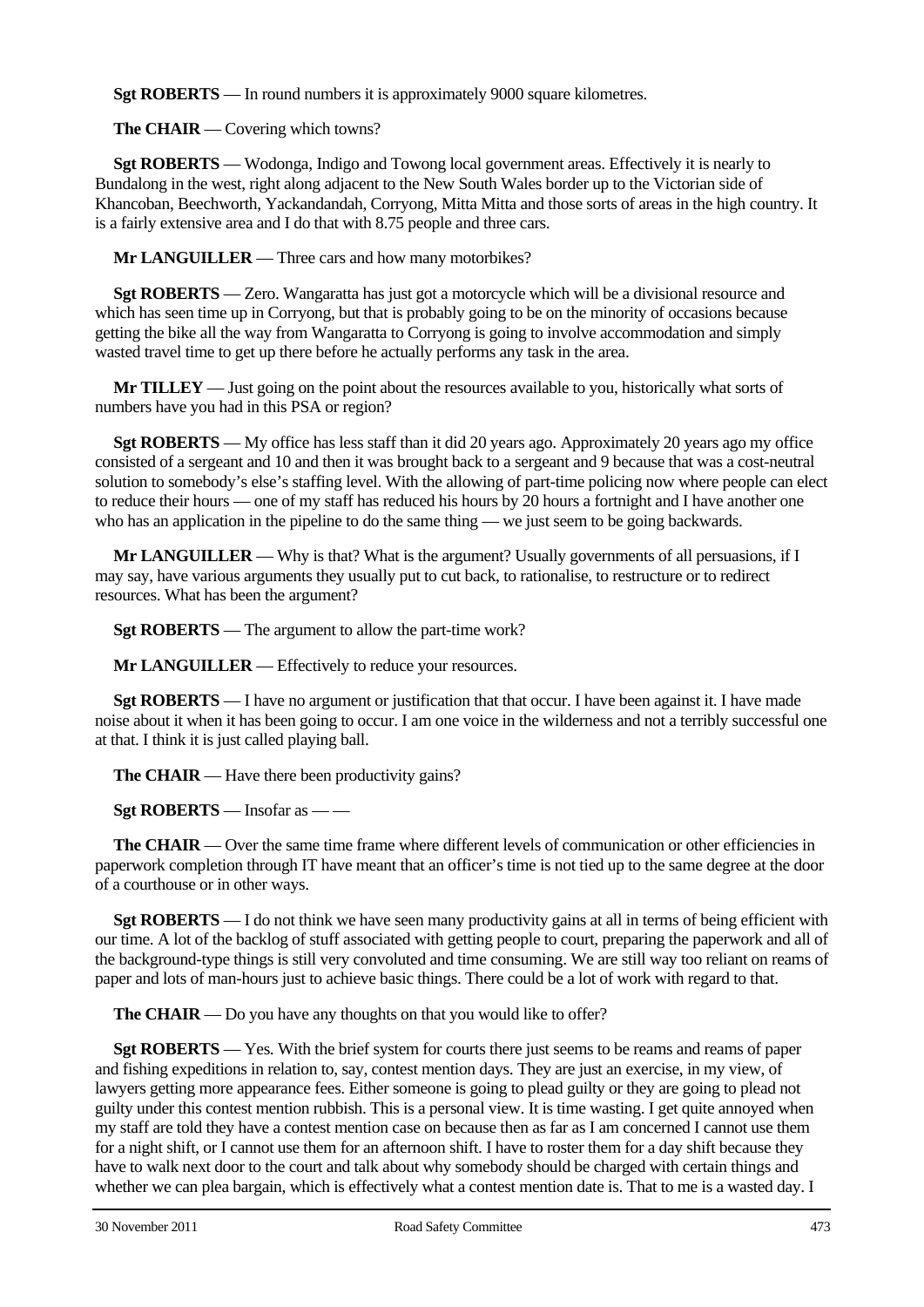would like to see those go. The court is either a contest or it is a plea of guilty. This middle ground just seems to be wasting our time.

There are a few other areas such as the way we issue penalty notices, for example — a lot of these types of things. I walk around the city of Wodonga and watch parking enforcement officers in the 21st century using electronic things that seem to do it far more neatly and we are still writing on an A4 sheet of paper. Some are messy, some get misread, and some put wrong dates on them. We are not good at adopting technology. There are probably a few other things; I was not expecting to be asked this.

**The CHAIR** — They are helpful ideas for us to reflect upon and to drive change. It is ideas like that that in the past have driven change — someone's coalface experience that is reviewed that delivers a change. I can give you an example afterwards, if you like.

**Sgt ROBERTS** — I think we are very slow with our vehicles and mobile data. There is one vehicle at Wodonga that has a computer in it. We still cannot get computers in cars. Melbourne has got them. We have issues, and New South Wales is just leaving us behind in terms of their technology. I do not know whether that is in the same vein as what you mentioned — the numberplate recognition. All of these things just seem to be a never-ending proof of concept trial in the rural areas.

**Mr TILLEY** — Bearing in mind the patrol area that you have, the resources you have available to you and the targeted operations specifically during the times when we see interstate tourists attending that great event that we hold in Victoria, the MotoGP, apart from those things, are there any other things in this area that you are doing in relation to motorcycle safety?

**Sgt ROBERTS** — We have the Snowy motorcycle group that I was a part of New South Wales. We met up in Tumbarumba. This has not existed for a couple of years now. It basically ran out of puff when the lady that organised it all took maternity leave. It just ran out of legs. That was a group consisting of Victoria Police, New South Wales police, community members and shires. We all got together in relation to discussing what we were having go wrong in the high country. We brought the Victorian and New South Wales issues together and worked out that we have a lot of commonality there. Through that we developed brochures, which I completely forgot to bring today, but which I can provide. We developed brochures and education, which we tried to get into some of the retail outlets and cafes up in the high country where these people ride. As a result of that, I brought a PDF back to RoadSafe North East, and we developed a brochure through them. There were similar things, safe riding tips, clothing, maps and basically just food for thought for motorcyclists, but unfortunately in just a pamphlet we have not been able to tell them everything they need to know. As I said, that group is effectively no more.

**Mr LANGUILLER** — What was the name of the group again?

**Sgt ROBERTS** — The Snowy motorcycle group.

**Mr TILLEY** — Just extending on from that, you briefly mentioned being a border area where you have a relationship with other jurisdictions. You mentioned something in relation to ANPR before. As a management tool, are there other things that are happening in other jurisdictions, say, in New South Wales? We heard evidence yesterday about a state management role, which provided some autonomy in relation to those units that are charged with road safety in order to conduct their operations independently and without being tied up as an additional resource for general policing. Can you expand on some of those things for us?

**Sgt ROBERTS** — My view on that is that the smaller and more individual the highway patrols become, they become less efficient. A state control model, whether that is the way to go, I am not sure, but certainly more autonomy in terms of actually letting us perform our core functions, and some of the smaller jobs we get tied up with are absolute rubbish.

**The CHAIR** — Sorry, some of the what?

**Sgt ROBERTS** — Some of the smaller jobs we get tied up with are, shall we say, very disappointing.

**The CHAIR** — Can you give me an example of what you mean by smaller jobs, if that is appropriate?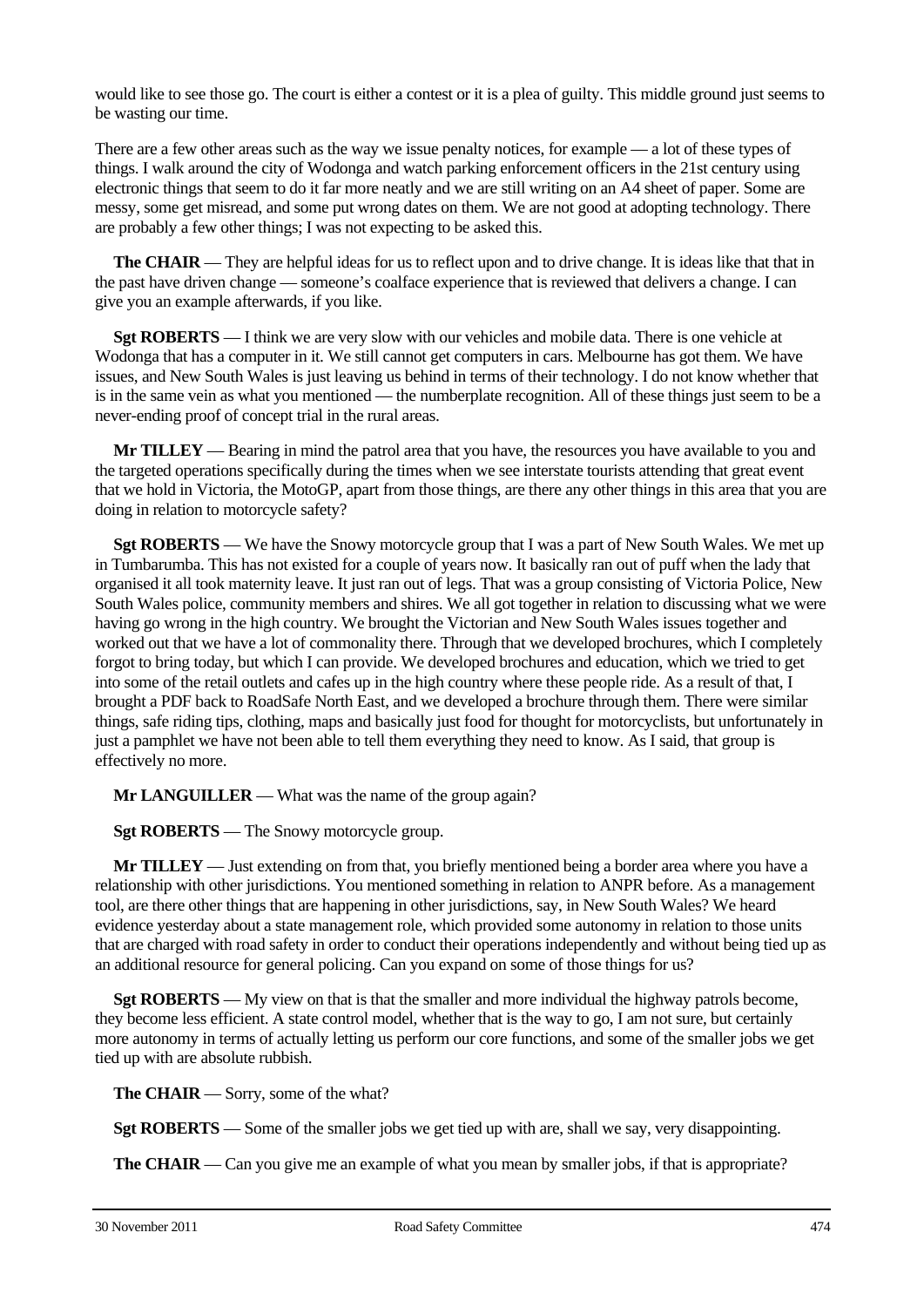**Sgt ROBERTS** — If somebody finds out that you are perhaps heading up to Beechworth or out to Rutherglen or something, they say, 'Can you drop this message in for him and this message in for him, or run this dispatch to wherever?'. With minor policing jobs, or sometimes over the radio if the van is tied up, they will try to give you a job of some description which is not life threatening, not really time critical.

**Mr TILLEY** — Can I ask you as a manager and someone with responsibility principally in regard to road safety in this part of Victoria, do you think these things that impact on that role would have a direct impact on road safety as it affects injury crashes, whether they be minor, serious or even those tragic fatals that we have been experiencing in Victoria?

**Sgt ROBERTS** — I think there is a direct impact any time we are taken away from our core function. If we are not performing our core role, we should be. The quick answer is yes, there is an effect. We like the idea that if we are traffic police, we go out and that is the job we do. We understand that if somebody needs backing up or there is another critical matter to attend to, that is fine — everybody goes. I think sometimes the lines are a little bit blurred in relation to who should be doing what.

**Mr LANGUILLER** — Can you give one example, if I may interrupt? For those of us who do not know, could you give one example?

**Sgt ROBERTS** — When you ring your resources through to the communications centre at the start of the day, you are a resource. You are a police resource. I am struggling to think of an example, but if they need somebody to go to a particular job and the van is tied up, guess who cops it. It might be kids causing trouble in the local park, or using bad language. Guess who is going? It is those sorts of things. I can probably come up with other examples given half an hour to try to reflect that, but it is minor public behaviour — stuff that is not going to result in much. You might be moving some kids on up the street, or that type of thing. Again, we get drawn off the task at hand. Are we as efficient or as effective? No, we are not.

**Mr TILLEY** — I just want to expand a little bit. I should place on record at this point that Sergeant Cameron Roberts was my immediate supervisor in my former career, so I have known him for many years and I have worked for him and with him. So just for my colleagues and the committee, we do have a relationship in that sense.

In view of the area, the patrol areas and the things that impact us here in north-east Victoria — we have many thousands of kilometres of unsealed roads, particularly in our state parks and forests — we are seeing significant numbers of crashes in off-road incidents, so when things are going wrong in off-road circumstances in this area, how do you and other emergency services get to an injured rider?

**Sgt ROBERTS** — In terms of actual access?

**Mr TILLEY** — Considering the motor vehicles you are operating in are low SS Commodores.

**Sgt ROBERTS** — It is tricky. We scrape the front and rear of our car going over the driveway of the police station, so some of these more remote locations cause problems. We struggle to get into some of the camping areas up along the Murray River at different times. One of the things I like to do is try to police a little bit off-road, but we are a bit limited in the vehicles. We like to try to get into the camping areas and do a few breath tests, because word spreads like wildfire. You only have to be in there 5 minutes, but the trouble is getting in there. With injured riders, I heard an example recently of a motorcyclist being in a remote location and somebody saying over the radio, 'That particular car is not going to get in there. You are going to need a four-wheel drive to get in'.

**Mr LANGUILLER** — You do not have a four-wheel drive?

**Sgt ROBERTS** — Not in the highway patrol. There are four-wheel drives around at a few of the different stations, and given time you could probably access them, but when you get an issue which is obviously time critical we would rather not muck around with that. The vehicles we have got, in terms of being suited to our main issues, are good, but we do have periodic issues where access is a problem. But it is also a problem for ambulance service staff to get into various locations, and quite often it will wind up being a helicopter coming to resolve the issue.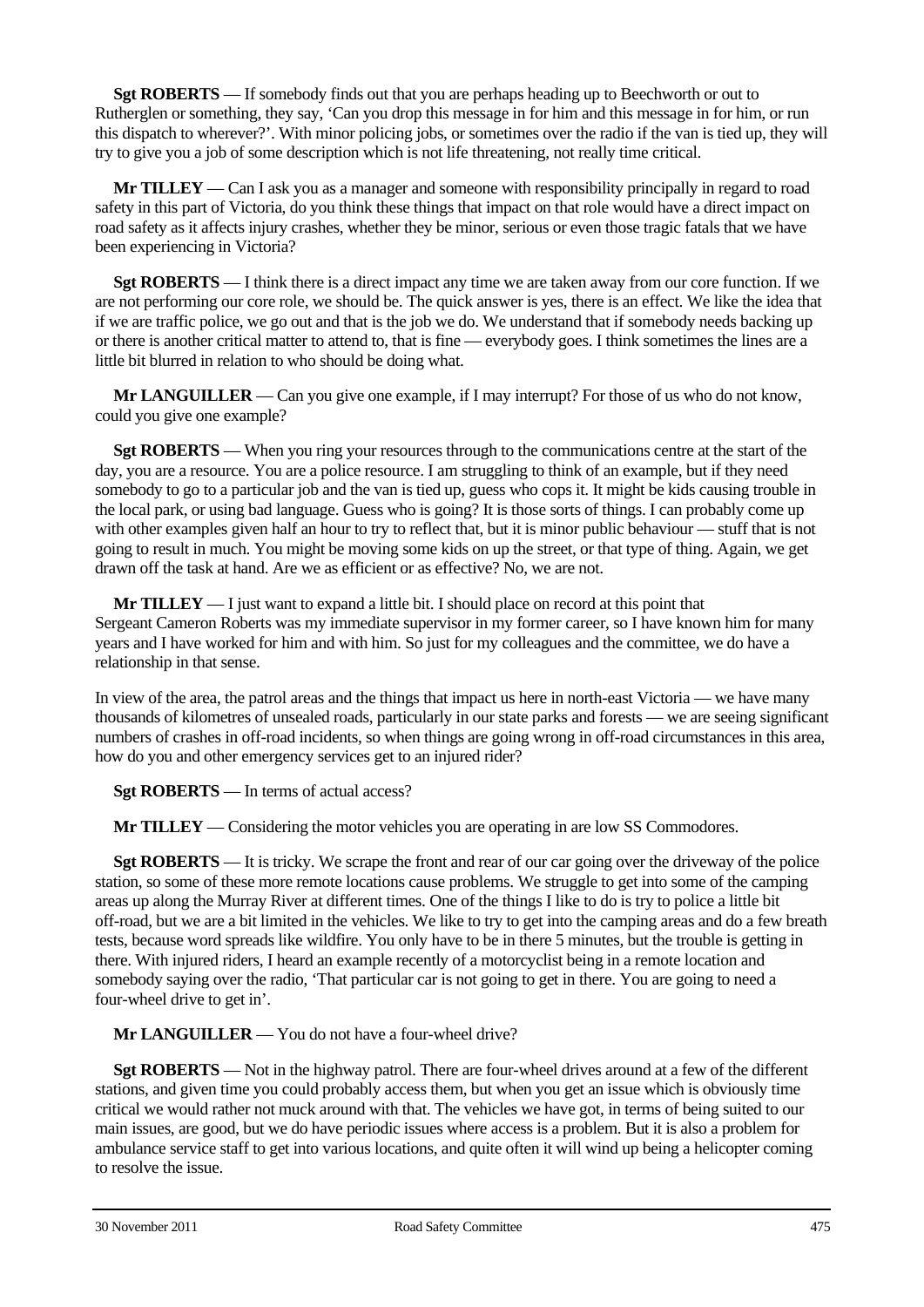**Mr TILLEY** — In view of the types of vehicles, the remote localities, the types of topography, the terrain and road surfaces, do you have any thoughts or views in relation to off-road motorcycles and the use of EPIRBs for the purpose of locating them and being able to facilitate and shorten that period of emergency response?

**Sgt ROBERTS** — I think the locator beacons are an excellent idea. If a motorcyclist is out on his own and gets injured, as long as that thing can be activated somebody can know about him and pinpoint him very quickly. Obviously if he has critical injuries, that will mean the difference between life and death. What was the other aspect of your question, sorry?

**Mr TILLEY** — It was just in relation to what is currently available to you in terms of resourcing vehicles, topography and the response times in responding to those off-road incidents. We have seen significant increases in off-road crashes. A percentage of them are reported, but there is a significant number that go unreported.

**Sgt ROBERTS** — Some are reported some time later for TAC benefits. We are not aware of some of them at the time they happen. They are completely off our radar until we go through our accident or crash statistics and look at some of them and think, 'I don't remember half of these', and then we find out how they happened. The topography access to them in a timely fashion can be very difficult. Once we get off the road we can struggle. We — that is, ambulance and police — can also be a long way away from the incident. One of our issues is remoteness and being able to get to people. Another issue is being able to enforce the law in remote areas. A lot of rider behaviour trades on the fact that they are remote. We have 9000 square kilometres, 8.75 people and three cars. There are lots of roads that will not be seeing us that day.

**Mr TILLEY** — So the staff at the Wodonga TMU are often having to invoke rule 305 under the regulations and put themselves at considerable risk because of the remoteness, principally.

**Sgt ROBERTS** — Effectively, yes.

**The CHAIR** — For the purposes of Hansard, could you tell us what rule 305 is, Mr Tilley?

**Mr TILLEY** — Under the regulations of the Road Safety Act it enables police in particular to breach the road rules. It enables them to speed and do a whole range of things as long as they are appropriate under the circumstances and not careless in nature. Do you agree that is sufficient?

**Sgt ROBERTS** — It lets us legally go places quickly.

**The CHAIR** — I think we have got the idea. Thank you. It is not available for the Ulysses Club, I hasten to add.

**Mr TILLEY** — Parts of this area are considerably remote. Corryong is up the Murray Valley Highway, about 122 kilometres away from here. It is a winding road that is often used by primary producers and milk trucks. There is wildlife and other hazards along it. Some people work nights up in those areas. Given the lack of resourcing, having to operate principally around the Wodonga area and having to invoke rule 305 to cover distance fairly quickly to get to those remote areas where people are injuring themselves, do you have some commentary on your concerns, as a manager and supervisor, for the welfare of your own troops having to respond in those circumstances? I do not take anything away from members of Victoria Police, their role and function and their training in relation to their capacity to drive their vehicles. The troops here are extraordinarily good drivers because of the conditions and the topography we have up here, but there is still a significant risk in that regard. Can you offer some commentary in relation to your role as supervisor and having to be mindful of morale and the welfare of your troops?

**Sgt ROBERTS** — Their wellbeing is obviously something that is no. 1 on my list of priorities. They are opened up to risk when they try to get to an incident that might be a long way away. One of the ones that comes to mind is a fatal motorcycle crash that happened at Wahgunyah 18 months ago. My bloke had to come almost from Corryong and go out to Wahgunyah. Driving at the speed limit and taking it easy, Corryong is about an hour and a half from here. Wahgunyah is about another half-hour or 35 minutes out to the west. When you hear that sort of scenario start to unfold, you know he has got to push it. From a supervisor's point of view there is something there to manage, and there are further risks. It would be very nice to have resources there, there and down there. I wish we had a magic pot from which we could take some extra money and create those resources,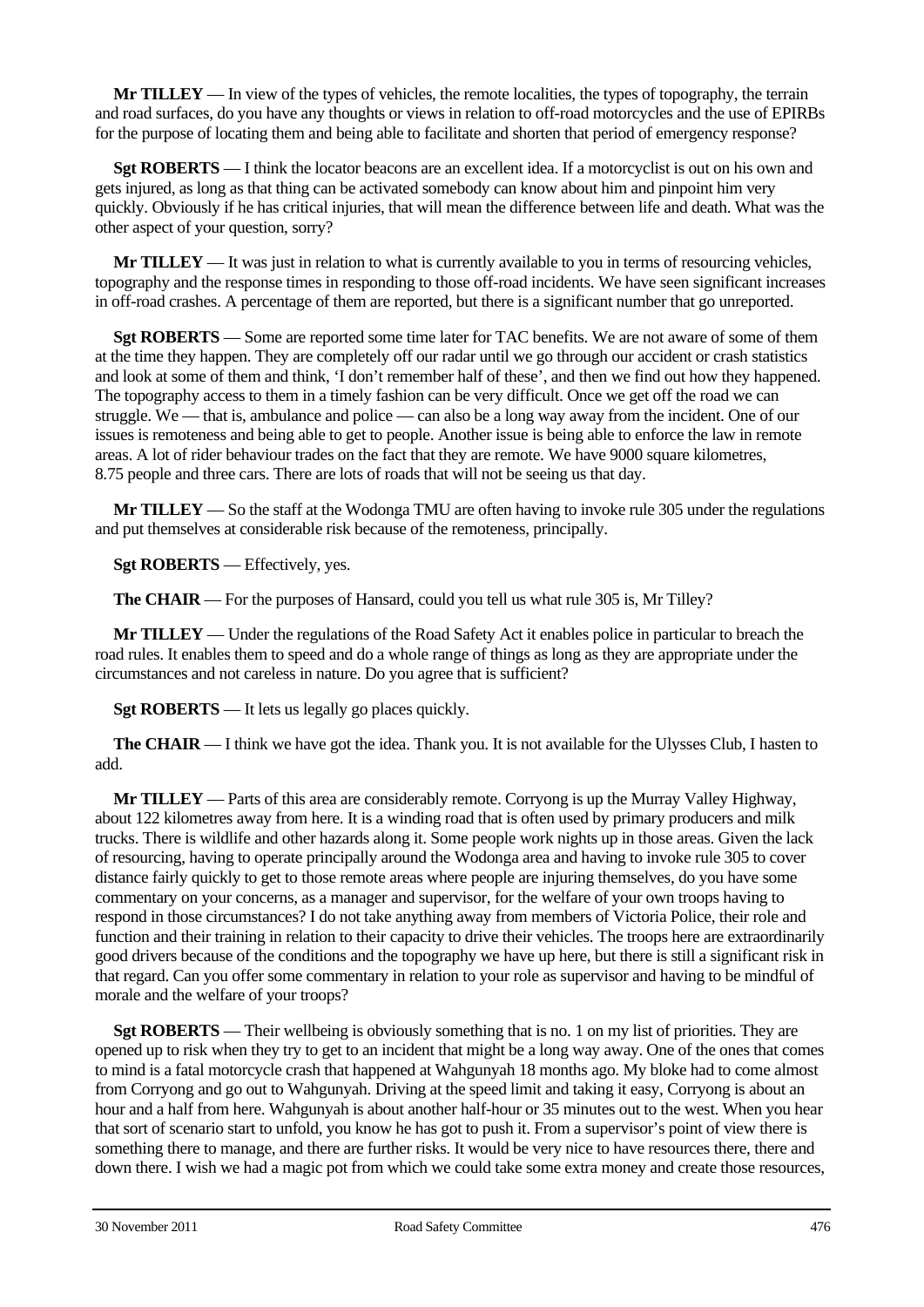but we try to basically task to where the issues are. Murphy's Law says that when an incident occurs, on most occasions it will be where the police car is not, so that is going to involve trying to get there relatively quickly.

I have said to my staff — rightly or wrongly, and I do not really care how people take it — if it is a fatal, do not bust a gut getting there; they are not getting any deader. I do not mean that in a belittling or uncaring way, but I take that line because I would rather see my staff go home at the end of their day. What is the point in pushing?

**Mr LANGUILLER** — Can I just ask you whether there is any one incident, accident or fatality where you think if you or any of your staff had gotten their earlier, that person would have survived? Is there any one incident that comes to mind, even anecdotally?

**Sgt ROBERTS** — One that comes to mind is a motorcycle fatality up on the Wabba Gap, which is on the Murray River Road. Wabba Gap is the only hairpin bend. That was a fatal crash where a motorcyclist travelling to the GP ran wide on a bend and struck the only oncoming car that was present for miles. He died while waiting for a considerable time for medical assistance because the location was so remote. He was not necessarily waiting for police — there was probably naught we could have done — but because of the remote location and the wait for an ambulance that person is no longer with us.

**Mr PERERA** — Thank you for your presentation. What are your thoughts about the best way to encourage riders to wear protective gear?

**Sgt ROBERTS** — Legislate.

**Mr PERERA** — Do you support making it mandatory?

**Sgt ROBERTS** — Absolutely.

**Mr PERERA** — What sort of protective gear? A helmet is of course mandatory.

**Sgt ROBERTS** — At present the only thing that is enforceable is the helmet. The helmet has a standard, but everything else sneaks through the cracks. As a bare minimum, I think there should be a prohibition on shorts, T-shirts, singlets, flimsy sneakers and that type of thing. On a more proactive level, mandated should be clothing that would actually protect a rider, such as boots and a jacket. The pants are open to interpretation. I am not a motorcyclist. I have only ever ridden dirt bikes, so my expertise in on-road clothing does not exist, but I think mandating a certain level of protective clothing would be very sensible.

**Mr PERERA** — How do you enforce it if you do not have a standard? Some people can wear their gardening gloves! How do you enforce it?

**Sgt ROBERTS** — It may come down to something like the same way we enforce helmet standards. There is a compliance sticker on the helmet, and if it is not there, it is not a helmet.

**The CHAIR** — Are you ever involved in issuing fines for non-compliant helmets?

**Sgt ROBERTS** — That happens so rarely that it really does not matter.

**Mr PERERA** — What are your views on filtering and lane splitting — that is, motorbikes splitting the lanes and changing lanes?

**Sgt ROBERTS** — It is unsafe. We do not see too many instances of it around here because we do not suffer the sort of congestion that you might experience in Melbourne and places like that. The notion of a motorcycle trying to coexist with any other sort of vehicle in the same lane I do not see as safe behaviour, because at points in time it will involve the motorcycle being in somebody's blind spot and coming up between the traffic, and your average driver quite often is just not expecting it.

**Mr PERERA** — What are your thoughts on filtering — that is, when the vehicles are stationary, the motorbike filters through the vehicles at the signal light or something like that?

**Sgt ROBERTS** — That is less risky but still not as safe as it could be if they just took their turn or took their lot and sat in the queue like everyone else. But it is obviously less risky than lane splitting with moving traffic.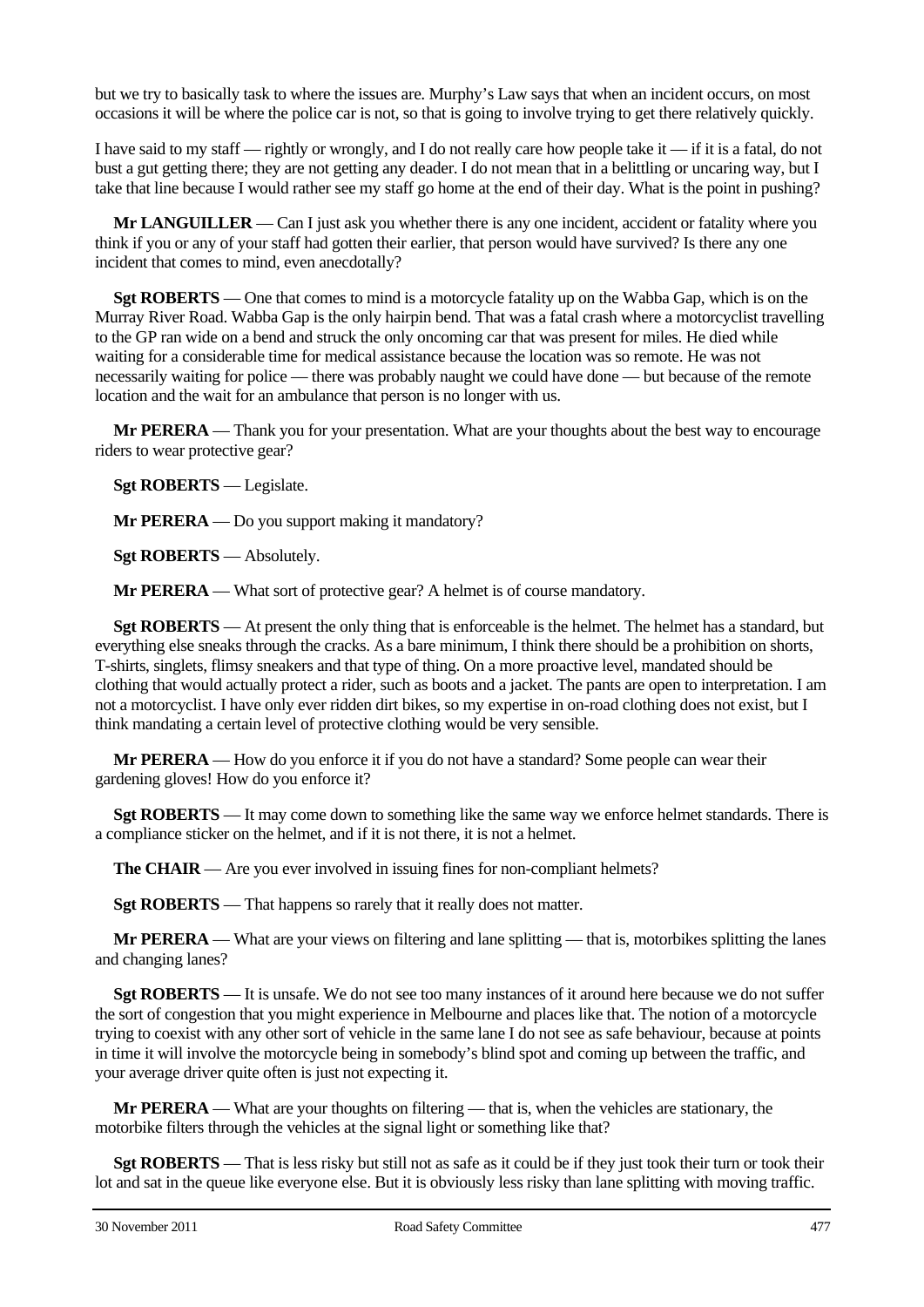**Mr PERERA** — Do you think that should not be allowed because it is risky? Should we make it illegal?

**Sgt ROBERTS** — Filtering or lane splitting?

**Mr PERERA** — Filtering.

**Sgt ROBERTS** — I do not really have a view on it, to be honest. I think lane splitting with moving traffic should definitely be out. If the other traffic is moving, I think there is too much risk there. Regarding filtering, I should probably say that I have not investigated a crash, or I am not aware of a crash around here, that has come about through filtering. From an evidentiary point of view, I obviously do not have the evidence to say that it should not happen. I can see it being less safe than just sitting in the line of traffic, but once that traffic is moving, there is no way the motorcycle should be trying to weave through or share the same lane.

**Mr ELSBURY** — Thank you very much for your time today. I was listening to the experiences you have had with off-road riders and the issues you have with their remoteness. I wondered about how much exposure you put your troops in with riders — whether or not you pull over cars that are towing trailers and just give them some friendly words of advice, or maybe if you are able to get up into the campsites, you hand out a few brochures or just give them a few tips and that sort of thing. Is that something that is being done?

**Sgt ROBERTS** — Very rarely. We do not do a lot. The police who have four-wheel drives do it more than we do because they can get into those areas. It is done on a number of holiday weekends and that type of thing. I am aware that the policeman at Mitta Mitta does it. The guy who was at Yackandandah used to do it. He used to get up into the areas where blokes ride off-road because he had both the four-wheel-drive and the inclination to do it. He spoke to them, and just the fact that they saw the police up there obviously had some effect. But these guys get into some pretty remote places.

**Mr ELSBURY** — You were saying earlier on about being in a remote place, sometimes they take advantage of being able to open the throttles just a little bit more than they normally would. Are there any endemic issues that are associated with their activities that you have had to deal with?

**Sgt ROBERTS** — Off-road?

**Mr ELSBURY** — Off-road.

**Sgt ROBERTS** — We do not normally hear too much about it. Normally the only time we hear about anything off-road is when it has gone wrong and when someone has come unstuck.

**Mr ELSBURY** — So there are no issues of property damage, even up in the parks, or of ripping up trails and that sort of thing?

**Sgt ROBERTS** — Not that I am made aware of. The only thing I was aware of a couple of years ago was trail bikes using the rail trail out at Bonegilla, just out of town here, but that is all I have really heard about. Generally speaking the only time we know very much at all about it is when it has gone wrong and somebody gets hurt.

**Mr ELSBURY** — Do you have much contact with trail bikes on the fringe of the township at all?

**Sgt ROBERTS** — In what context?

**Mr ELSBURY** — Young blokes going out to paddocks and giving it a red-hot go or zipping across roads and that sort of thing?

**Sgt ROBERTS** — With most of my staff, if they find people on trail bikes who look like they are going to have a bit of a play around, they might get checked just to make sure all is good. We do not generally have too much of an issue with it. We do not have to make it terribly much of a focus.

**Mr ELSBURY** — On a totally different tack, you have had experience with trail bikes in the past. That is where your main experience has been. If you were to convert over to a road licence, if you were wanting to feel the wind in your hair — —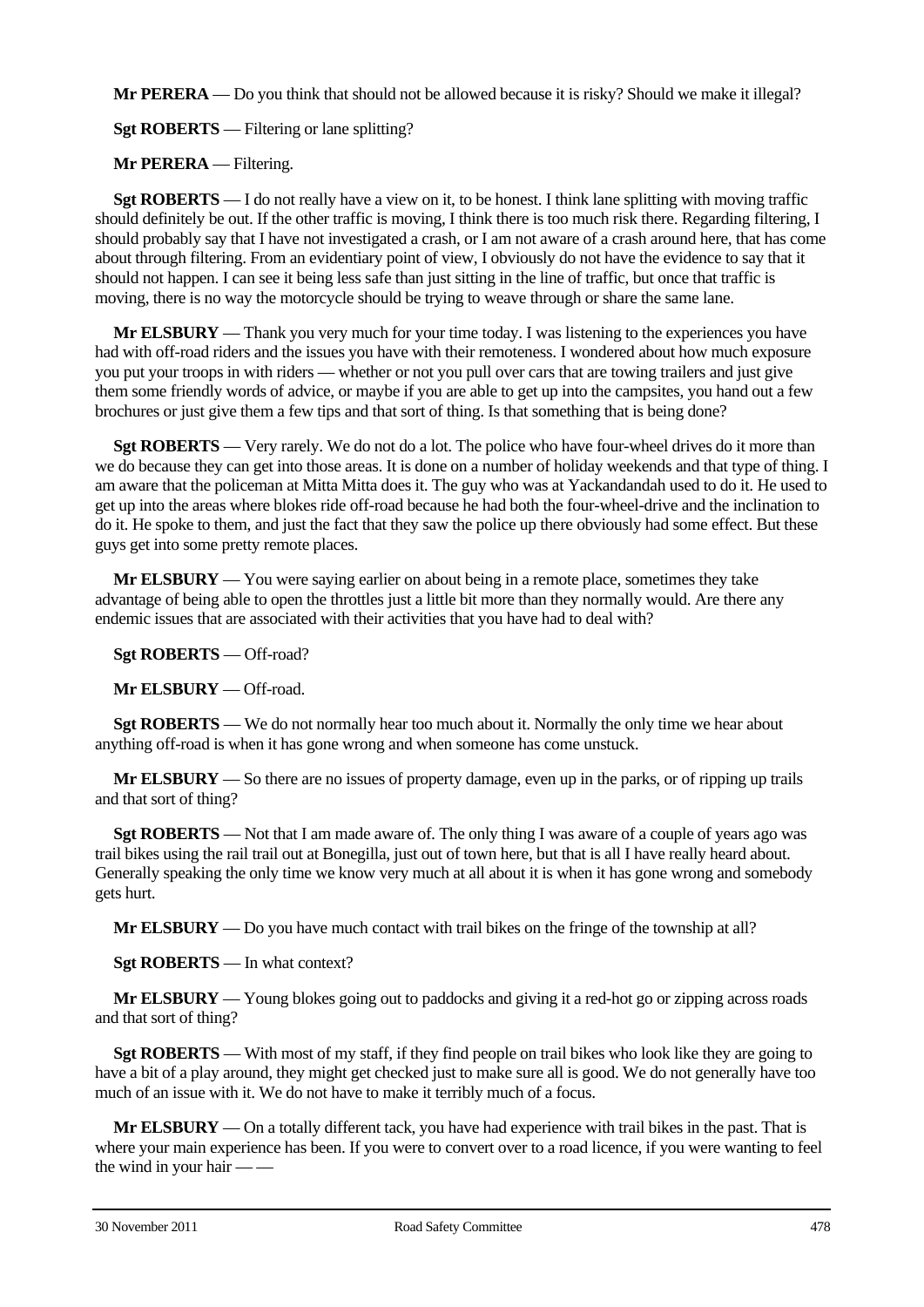## **Sgt ROBERTS** — What there is of it, yes?

**Mr ELSBURY** — I am heading towards the same club, so I am not making any comment. But if you want to get the full feel of the exhilaration on the road and understand just why these guys are out there, zipping around in their middle age, on these hogs, what kind of training would you expect to receive? What kind of training would you expect to have to go through to be able to get your licence?

**Sgt ROBERTS** — I would expect to see it graduated up in whatever fashion. I am not up to speed with what is required to get the entry-level licence now, to be perfectly honest, but — —

**Mr ELSBURY** — Not much, trust me, I have got it.

**Sgt ROBERTS** — Yes, I do not think there is enough involved in terms of motorcyclists really understanding, from an educational perspective, about their personal safety. They might get taught how to physically manipulate the bike, in theory, and they say, 'Congratulations, here is your licence. Now go away and learn the other 99 per cent of what you need to know by doing time on the road'. I think there certainly needs to be a lot more education on personal safety and why things are the way they are.

At the moment nothing stops somebody getting their licence on some tiny little motor scooter, and then deciding, 'I do not want to ride that any more because I have now got married, I have got a mortgage and I have got kids'. Yet in 20 years time the same person wants to come back to riding, and because he has kept his licence — a motorcycle endorsement is automatically linked to your car licence so it is always kept current even though he may not have put his backside on a motorcycle for 20 years, and the last time he did it could theoretically have been on one of these tiny little motor scooters, if he decides he likes the look of a 1200cc Harley-Davidson in the shop window, he can legally go and buy it, and he can legally go and ride it. Should he be on it? Absolutely not! How you graduate up remains to be seen.

**Mr ELSBURY** — Would you be suggesting a separation of scooter licences from motorcycle licences, or would you be suggesting an extension time for your motorcycle licence so that it is not connected to your normal motor vehicle licence?

**Sgt ROBERTS** — I guess if the extension by virtue of just paying the money each time could be prevented — in other words, if they were viewed as two separate licences — obviously what the person is going to do is that he is going to pay both fees so that he will keep them current if it is just simply a renewal process.

I am aware that Senior Sergeant Gore yesterday made the comment in relation to the fact that it may be easier if that person has not had a bike leased to them in the last five years — it would be pretty evident that their riding time may be somewhat minimal. Would it then be prudent to say, 'Okay, we want you to come back for a re-test in five years or we will just remove the motorcycle endorsement'? I think there should be something there that does not allow this progression from, say, something that is no more than a motor scooter that somebody usually just puts around town on and might commute to work on to using the same licence as a rider on a 1200cc Harley-Davidson. They should, in my view, be separated.

**Mr LANGUILLER** — There are important points in the inquiry, but I want to refer to two in particular, and I invite you to comment. On data collection, our committee and governments and indeed agencies yourselves, TAC, VicRoads and others — rely upon data collection for the purpose of making recommendations that may in the future improve the safety of riders. I quote from this to refresh your mind in terms of our inquiry into motorcycle safety:

(c) the attitudes of riders to safety and risk taking including drugs, alcohol, travelling at inappropriate speeds …

I refer to those issues of drugs and alcohol because you and the paramedics are likely to be the first ones at the scene of an accident or incident. I invite you to think about the process by which you identify potential issues of drugs and alcohol. Also:

(g) countermeasures used in Victoria, Australia and other comparable overseas jurisdictions to reduce the number and severity of motorcycle accidents with reference to road environment treatments, behavioural change …

In other words, the analysis of what actually happened on the ground once there was an incident and the reporting by your officers who are on the front line would be very critical for us to be able to make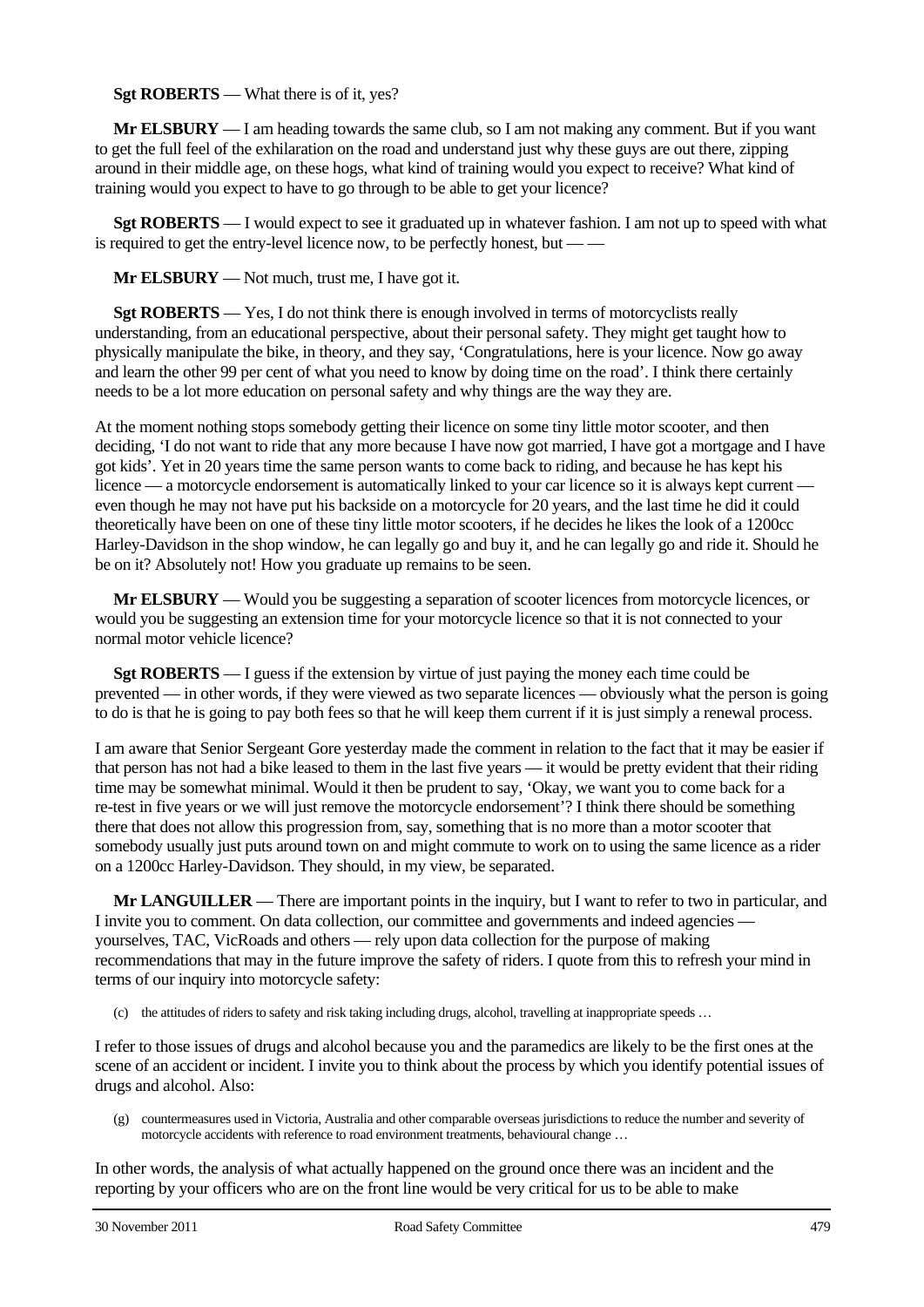evidence-based recommendations. Was it the rider? Was it the other driver or rider? Was it the road — the quality of it, the materials that were used to build it, the bend, the corner? It is all those issues.

The question I ask you — in terms of on the ground, on the front line — is: how do you collect this data? What does an officer do when he or she turns up and once they have got the paramedics involved and so on? Do you have to sign the forms? Are you confident with them? Do think there is a standard procedure? Are your officers trained enough? I am cognisant of time constraints, but I think it would be very useful for our committee to hear from you on that.

**Sgt ROBERTS** — The recording of it is on our TIS system, or traffic incident system. It is a statewide generic system. Our approach is to look at the environment and see whether we are of the view that that in any way, shape or form contributed to it and also to look at the motorcycle and try to work out whether there was any sort of defect. Then we look at the rider and consider the rider's behaviour — is he licensed for what he was riding? All these types of considerations are looked at.

If anybody is injured and taken to a Victorian hospital, they are routinely screened for alcohol and drugs. A lot of road trauma here goes to Albury, and they have got slightly different drug and alcohol testing processes. Because we are aware of some of the differences, we can simply make a phone call and make sure blood is taken and that it is screened for alcohol and drugs. We are fairly strict with enforcement on alcohol. Also, when I say 'drugs', I do not mean just the illicit stuff. We get certificates coming back to us after crashes that show us the analysis of that person's blood test. Wherever possible, they are prosecuted if they come up wanting. It is not beyond the realms of possibility that somebody may have a crash — and this is anybody having a crash, not just motorcycles — through mismanaged medication. Our mechanism for checking that it is they go to hospital, we get blood certificates back and we look at what is in them. We may say, 'That is okay, it is not out of whack'.

We look at a whole range of things. In relation to the environment, we have mechanisms for reporting what we perceive to be unsafe environments for motorcyclists. We have traffic liaison committees with the local councils, although Towong are a bit slow. In relation to identifying road faults, safety issues and that sort of stuff, we meet generally quarterly, but any issues we pick up we just communicate straightaway by email or phone and we get things fixed. An example of those are some of the roundabouts in Wodonga, where the roads are starting to get compressed, pushed and worn by heavy vehicles. We identified that there are risks to motorcyclists with that type of road environment or road surface, so we got onto the council, which has it on its list of things to do.

**Mr LANGUILLER** — Do you have a system in place?

**Sgt ROBERTS** — There are systems in place in terms of reporting environmental issues that need resolving. The statewide standard system for recording a crash is our TIS system. The systems in relation to blood tests, I think, are well known. Anybody taken to hospital as result of a crash will get blood taken, and that blood is analysed. There is enforcement for anyone who comes up wanting. That is generally pretty good.

**Mr LANGUILLER** — Are these handwritten reports which somebody else other than the officer returns and then you type them up?

**Sgt ROBERTS** — No, you come back and find the computer and start.

**Mr LANGUILLER** — You cannot do it directly onto the journal, for example, taking notes directly onto a system?

**Sgt ROBERTS** — No, you cannot do it in this day and age.

**Mr LANGUILLER** — It honestly appears to me that you do a lot of work, altogether.

**Sgt ROBERTS** — There is a bit of typing and a fair bit of report writing, I guess, to use the broad expression. Some of the data we keep in our TIS system could be a bit better, but generally it is not too far off the mark. Things like quantifying speed, for example, when we have opinions in relation to crashes and somebody checks the speed box and you can read that two ways — was it over the speed limit or was it an inappropriate speed within the speed limit?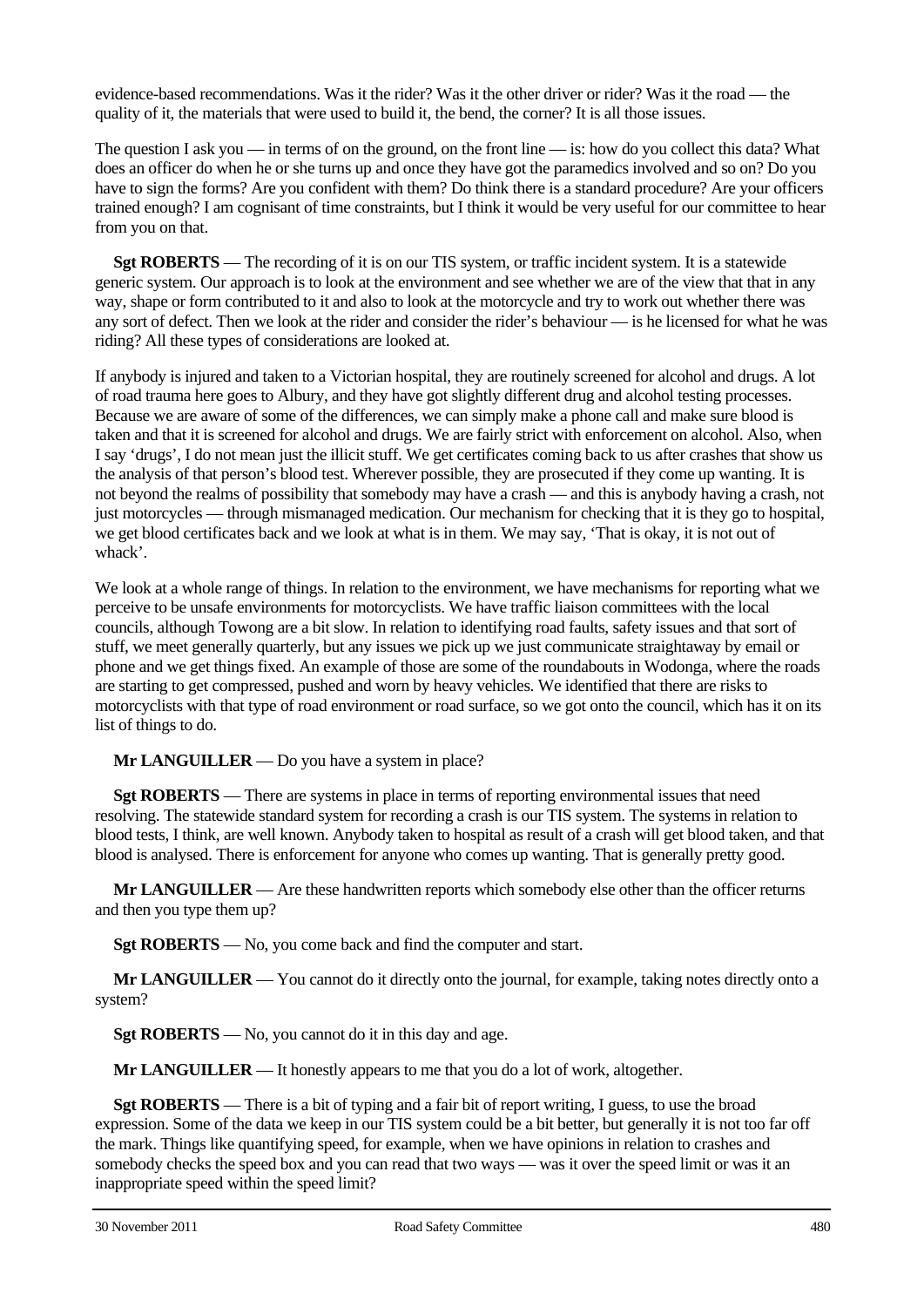**Mr LANGUILLER** — Which one do you register? Do you have a box for that?

**Sgt ROBERTS** — We only have one box.

**Mr LANGUILLER** — You do not have two boxes, so technically speaking riders would then be exceeding the speed — they would be speeding? Because if you cannot distinguish between an appropriate speed and speed per se, as in excessive speed, then it all becomes one, doesn't it? I am doing 60 kilometres per hour and it is raining. Maybe I should have been doing 50 or 40, but I am doing 60. That is inappropriate speed.

**Sgt ROBERTS** — That is my contention — that a lot of this stuff has to be accurately quantified. To have a single box for speed is erroneous; to have a box for illegal speed and inappropriate speed would be putting things in true context. It may be accurate to say, 'Okay, you were going too fast', but if somebody were to turn around to me and say, 'What would you do about that?', I would have to ask the question, 'Was it illegal? Was the speed illegal?', in which case enforcement may be a remedy if there is an endemic problem in the area. But if it was an inappropriate speed, I could probably solve the same issue by putting a sign up and ringing the local council. So in terms of the capturing of information, there have been little bits of improvement but — —

**Mr LANGUILLER** — Thank you for that. That is a very practical recommendation of an issue that would help you and us and the agencies deal with this issue if we were to multiply that around the state, so I think that is a very good point. Thank you.

**The CHAIR** — How many years have you worked in the highway patrol for, roughly?

**Sgt ROBERTS** — Over 20.

**The CHAIR** — Over 20 years, yes. Thank you for the contribution of your insights based upon that level of experience in the region. I know in metropolitan Melbourne if there was a proposal to move a police station 3 kilometres in a different direction, there would be community concern expressed if people did not have the same access to a police station. I contrast that with a police car that has to travel two hours, possibly at high speed, to get from one area of your patrol area to another. There are contrasts between rural and regional Victoria and what takes place in metropolitan Melbourne and how those areas are wisely balanced in their resourcing.

I have a couple of further comments. In relation to your experience and where you can contribute to the work of the committee, you have an invaluable breadth of background and skill set that can inform our deliberations. At one level you are concerned about the time spent for mention hearings. Every now and again it is worthwhile looking at an issue like that and saying, 'Can it be done better?'. Now, with modern methods of communication, there could hypothetically be a telephone mention hearing so that an officer does not have to spend five hours at a court waiting for a matter to come forward but could just be available for a telephone conference, for example. Certainly in a regional area that may free up a bit of time. Hypothetically there might be arguments against it as well.

I would be interested, from your vantage point of 20 years experience, in whether there is one idea among the many issues canvassed today that you would like to see implemented by way of legal change that might prevent, in the words of a mother reported in the *Age* newspaper last weekend: 'I joined a club I never sought to join — that of a parent of a person who was killed in a road accident'. Is there one area of change where you think, 'If only they did this'? You do not have to answer now. You are welcome to relay it to us later on. We are looking for practical on-the-ground measures that might lift up outcomes.

**Sgt ROBERTS** — Is this relative to motorcycles or more broadly?

**The CHAIR** — Principally motorcycles — while we have Hansard on deck we should confine our inquiry to that. But if there were other ideas from you to which we could cite your practical background, your 20 years of experience and your coalface insights, then they are matters that can be relayed through Mr Tilley, for example. But it is more in relation to improving safety for motorcyclists.

**Sgt ROBERTS** — Yes: one of the problems — and in terms of what the legislative fix would be, I am not 100 per cent sure — which I touched on before is in relation to simply retaining a licence by virtue of the passage of years and the automatic entitlement to ride a much bigger machine, and I do not know if riders